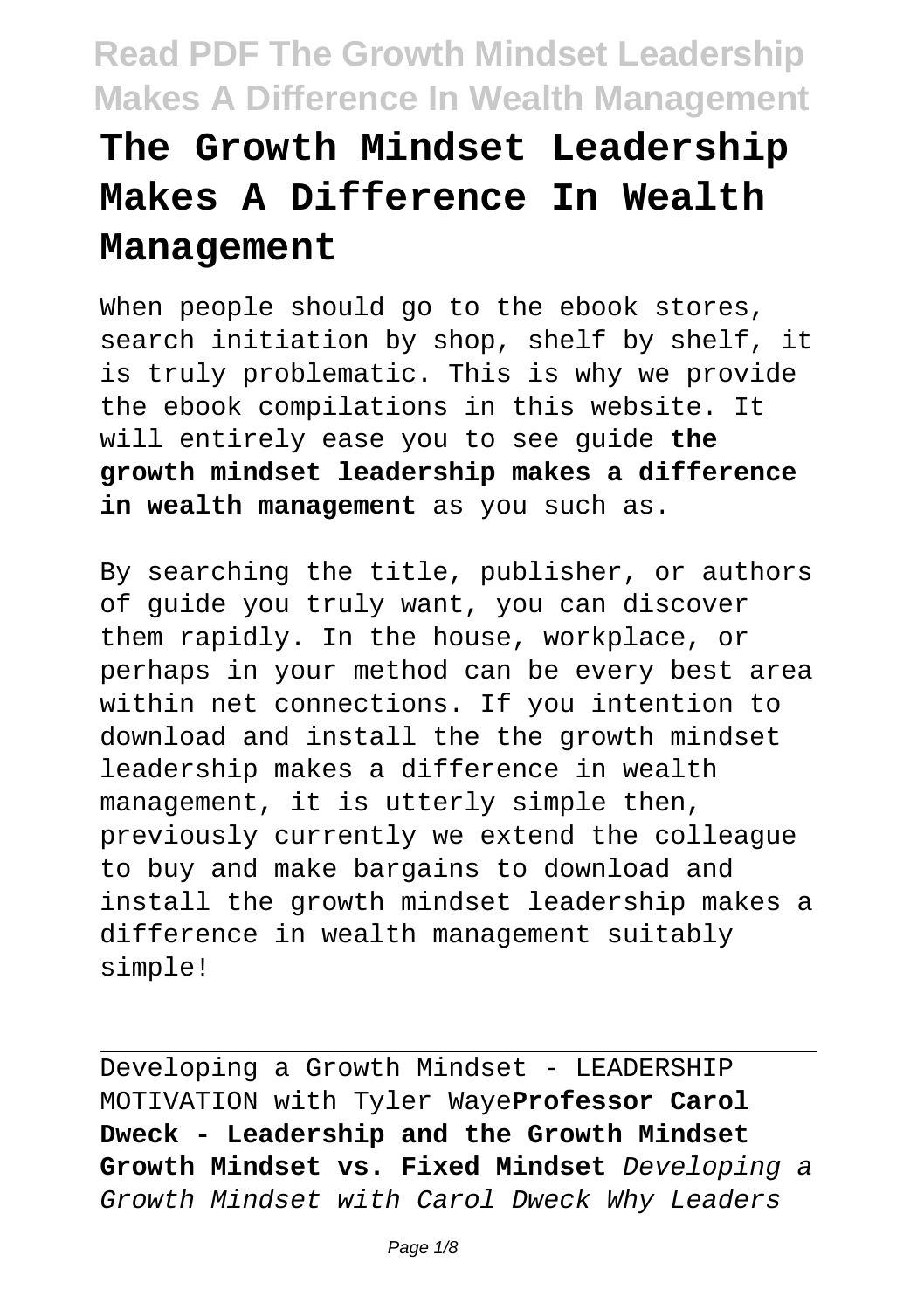Need a Growth Mindset Grit: the power of passion and perseverance | Angela Lee Duckworth Mindset - The New Psychology of Success by Carol S. Dweck - Audiobook The Girl Who Never Made Mistakes | a Growth Mindset Book for Kids Mindset: How You Can Fulfil Your Potential by Carol Dweck ? Growth Mindset Book Summary

Developing and Embracing a Growth Mindset The Lifestyle of an Infinite Mindset | Simon Sinek

Five must-haves to be a Growth Mindset Leader After watching this, your brain will not be the same | Lara Boyd | TEDxVancouver The Most Powerful Mindset for Success Change your  $mindset$ , change the game | Dr. Alia Crum | TEDxTraverseCity Growth Mindset Introduction: What it is, How it Works, and Why it Matters What Growth Mindset Means for Kids | Rebecca Chang | TEDxYouth@Jingshan **Carol Dweck - A Study on Praise and Mindsets** Growth Mindset vs. Fixed Mindset

Do You Have A Fixed Mindset? | Growth Vs Fixed Mindset | Carol DweckThe power of believing that you can improve | Carol Dweck LEADER (Motivational Video) Growth Mindset by Carol Dweck (animated book summary) - Growth Mindset and Fixed Mindset The Power of a Growth Mindset | Surbhi Sachdev | TEDxManipalUniversityJaipur I Can't Do That...YET! A Growth Mindset Book for Kids read aloud **How to Develop a Growth Mindset** 10 Best Ideas | MINDSET | Carol Dweck | Book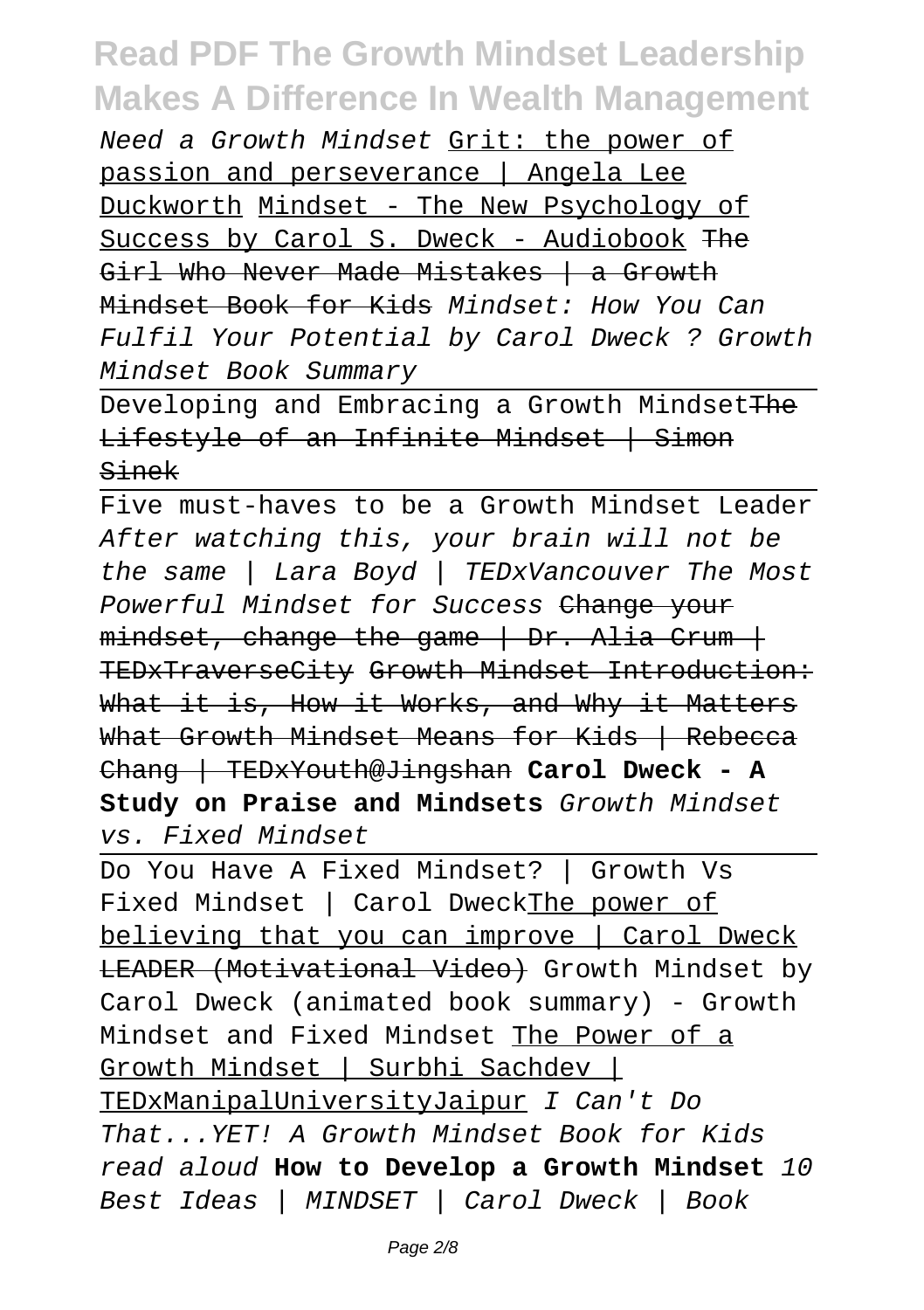Summary MINDSET by Carol Dweck | Animated Core Message The Mindset of a Champion | Carson Byblow | TEDxYouth@AASSofia GROWTH VS FIXED MINDSET: Moving From I CAN'T To I CAN'T YET | Tom Bilyeu On London Real The Growth Mindset Leadership Makes

Having a Growth Mindset Makes You Look for New Opportunities Skilled business leaders are impressively flexible. They know how opportunities can become apparent after one productive chat at a...

### Growth Mindset: What It Is and Why It Makes Better Leaders

The 12 Crucial Leadership Traits Of A Growth Mindset 1. Be open-minded A growth mindset requires leaders to be more inclusive to the unique needs and perspectives of others. 2. Get comfortable with ambiguity and uncertainty Allow risk to be your new best friend. Companies operate in... 3. Show ...

### The 12 Crucial Leadership Traits Of A Growth Mindset

Growth-leadership mind-set. When I was growing up, my dad used to tell me, "If you think you're going to do it, you're going to be right. If you think you're not going to do it, you're going to be right.". A growthleadership mind-set, for me, is the neuroscience confirming the hypothesis that how you think determines how you feel and how you behave, and how you behave determines the outcome.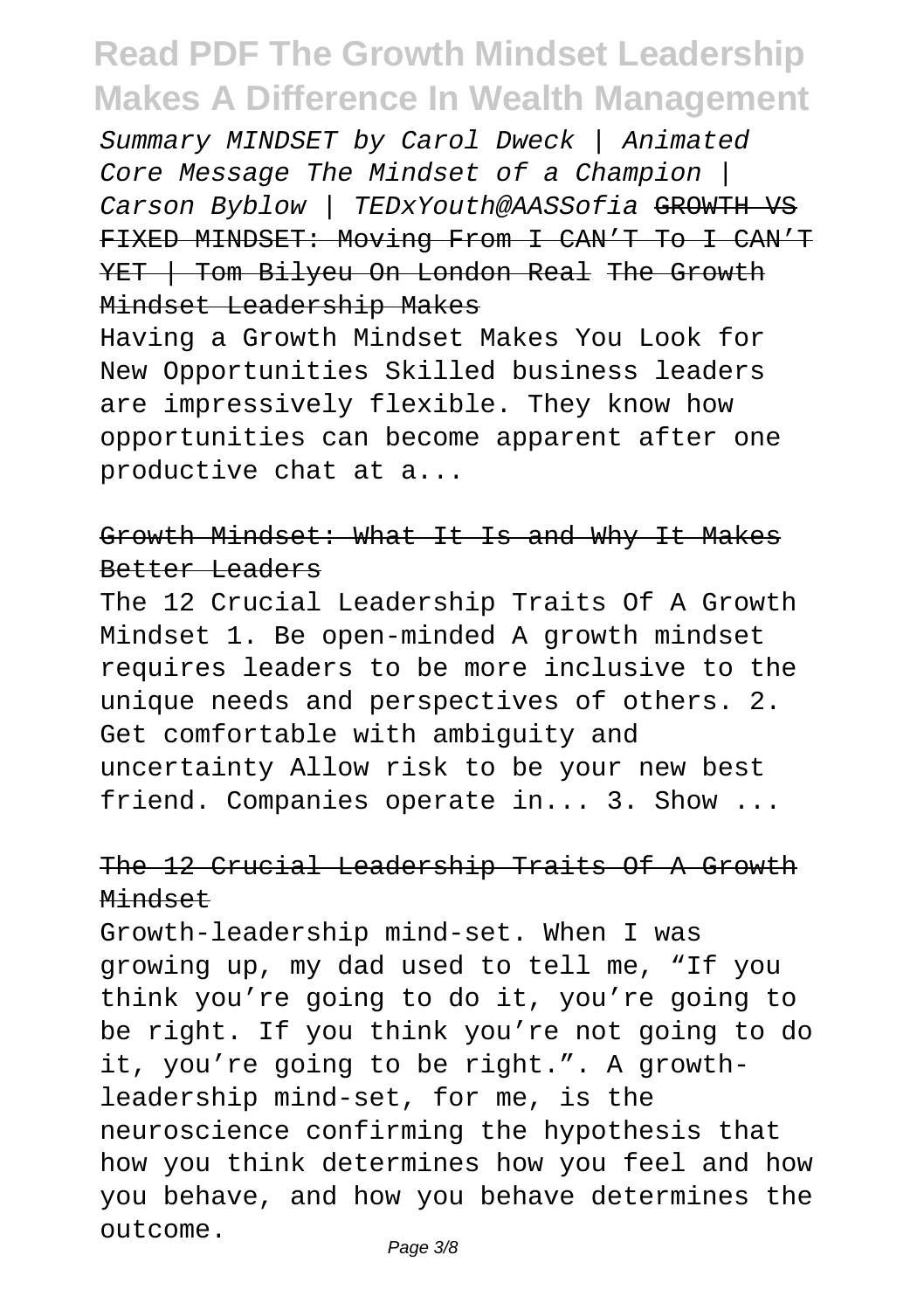### The importance of a growth-leadership mind $set in$ ...

A growth mindset is a belief that people, including oneself, can change their talents, abilities, and intelligence. Conversely, those with a fixed mindset do not believe that people can change...

### To Be a Great Leader, You Need the Right Mindset

A growth mindset is the belief that skills and behaviors can be cultivated through effort. With this mindset, challenges, obstacles, and feedback become opportunities to grow and learn. Elemental to innovation is that willingness to see failures not as setbacks but as opportunities to grow. Failures turned into successes exist all around us.

### Leadership Mindsets: How a Leader's Attitude in Four Key ...

NLI's research using BCP shows that many organizations define and measure success with the cultivation of a growth mindset primarily via employee engagement scores. Typically, these take the form of growth-mindset-related questions that get added to the organization's regular pulse or engagement surveys.

Cultivate Your Growth Mindset to Thrive Through Crisis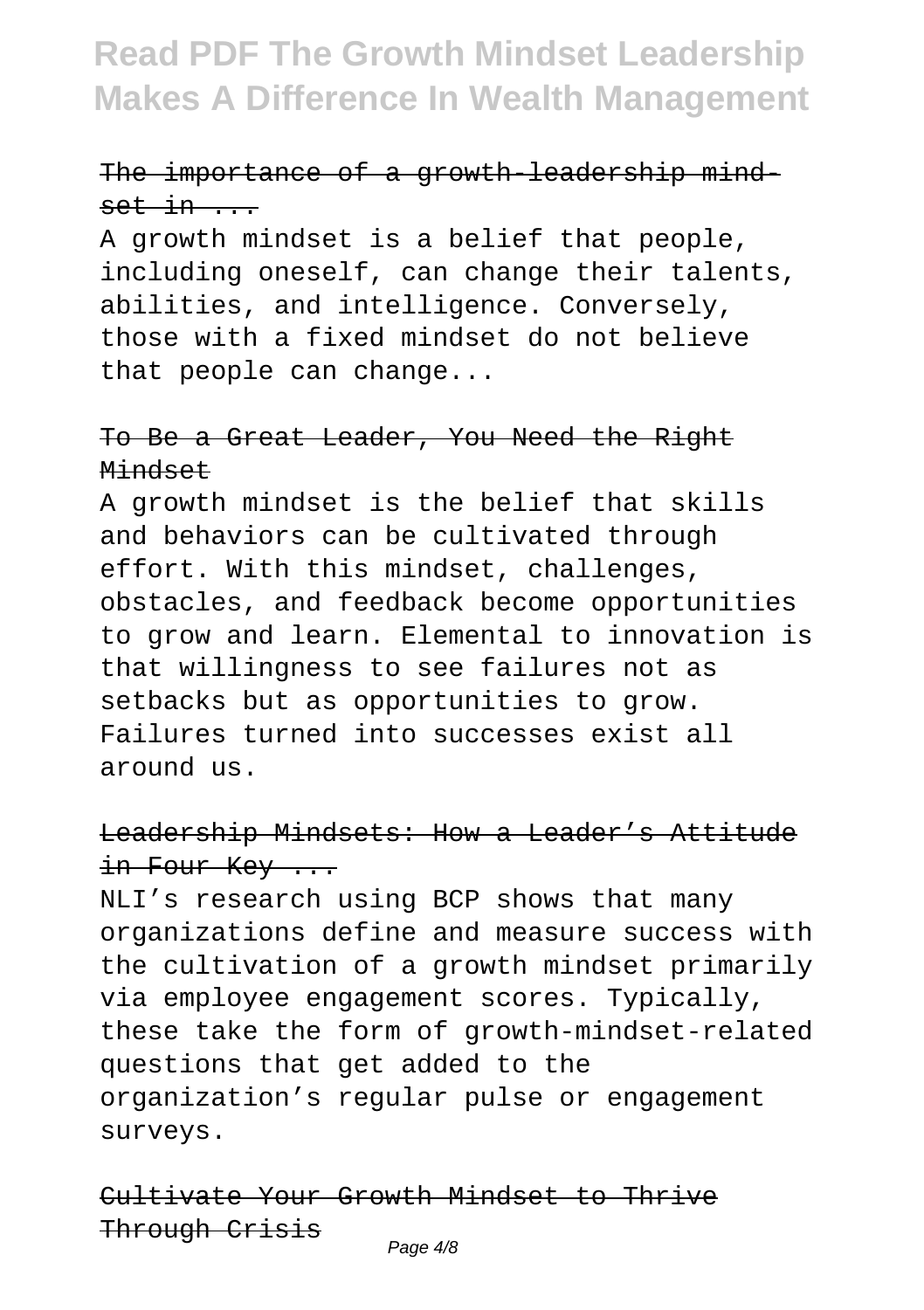Myth #1: Growth mindset means striving for business growth. Our most common finding is that some leaders believe growth mindset means keeping an eye toward profits. In reality, growth mindset is...

### 5 Mistakes Companies Make About Growth Mindsets

It takes persistent and thoughtful leadership to withstand the whirlwinds of educational strategy and push back when powerful ideas get lost in the storm or face criticism. Growth mindset, the theory that ability can be developed through deliberate practice and hard work, is a perfect example of this point.

### 9 Tips to Help Mindsets Make a Difference Leadership ...

After studying the behavior of thousands of children, Dr. Dweck coined the terms fixed mindset and growth mindset to describe the underlying beliefs people have about learning and intelligence. When students believe they can get smarter, they understand that effort makes them stronger.

### The Growth Mindset - What is Growth Mindset Mindset Works

The Mindset team are experts in learning; we're educated and interested in neuroscience and the performance habits which are present in the world's most successful individuals and leaders. Think of us as partners who'll<br>Page 5/8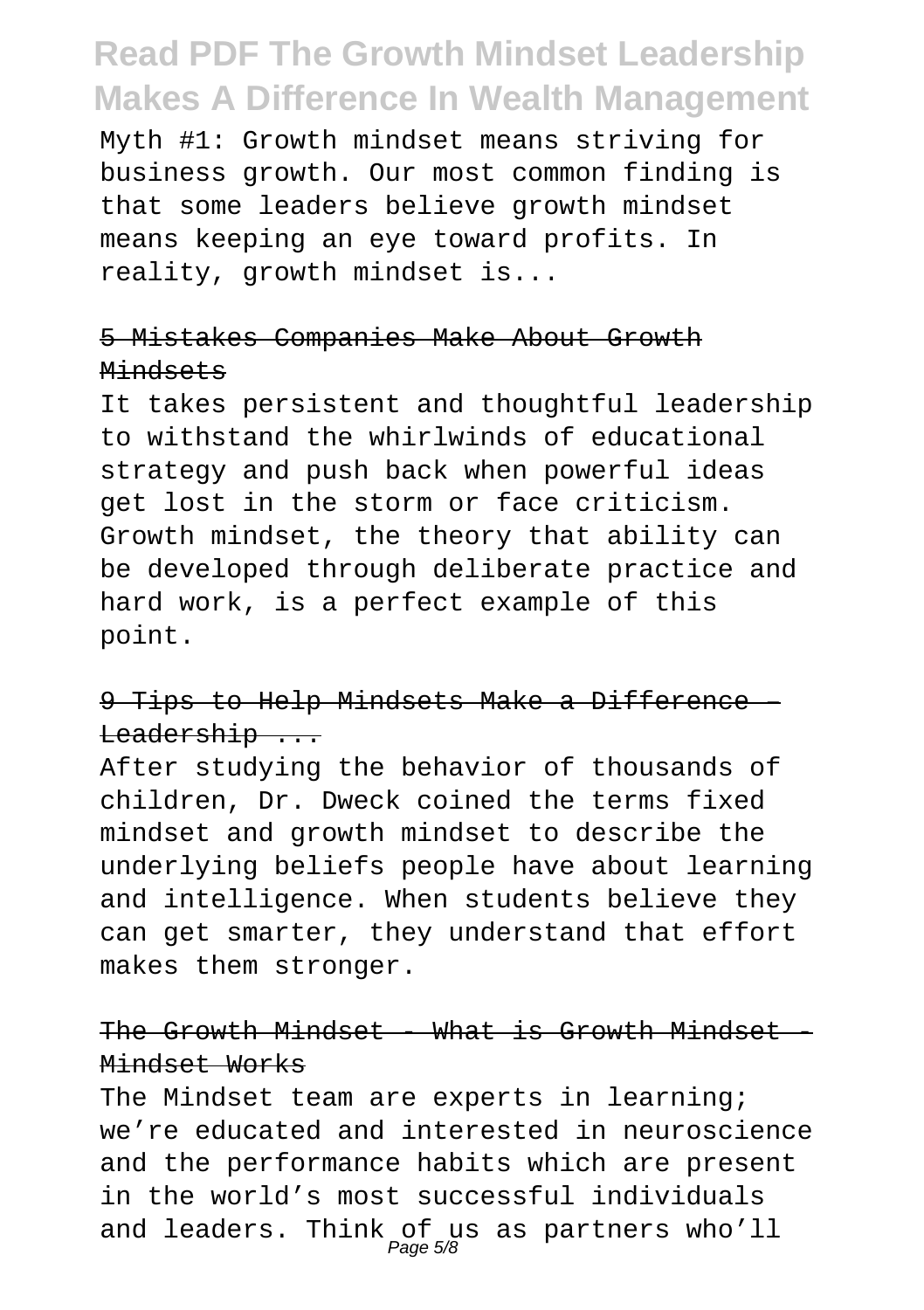work alongside and guide you, and support and challenge your growth.

#### Home - Mindset Leadership

According to Stanford psychologist Carol Dweck, when we have a "growth mindset," we believe that our intelligence, creative abilities, and character are things that we can improve in meaningful...

### 17 Growth Mindset Quotes That Will Inspire Your Success ...

Throughout this research, and other studies within companies, our thinking has evolved to home in on three key benefits growth mindset affords organizations, which we've happily summarized below. 1. Change agility. The most common reason leaders adopt growth mindset, according to our survey, was digital transformation. We reason this is because growth mindset helps people stay continually adaptive, rather than adaptive solely for specific change events.

### Here's What Growth Mindset Can Really Do for Organizations

Your organizational mindset, more than anything else, determines business success. A mindset is a frame of mind. The sum of your team's beliefs and thoughts shape the organizational culture. What people think about mistakes, conflict or leadership predetermines their behavior.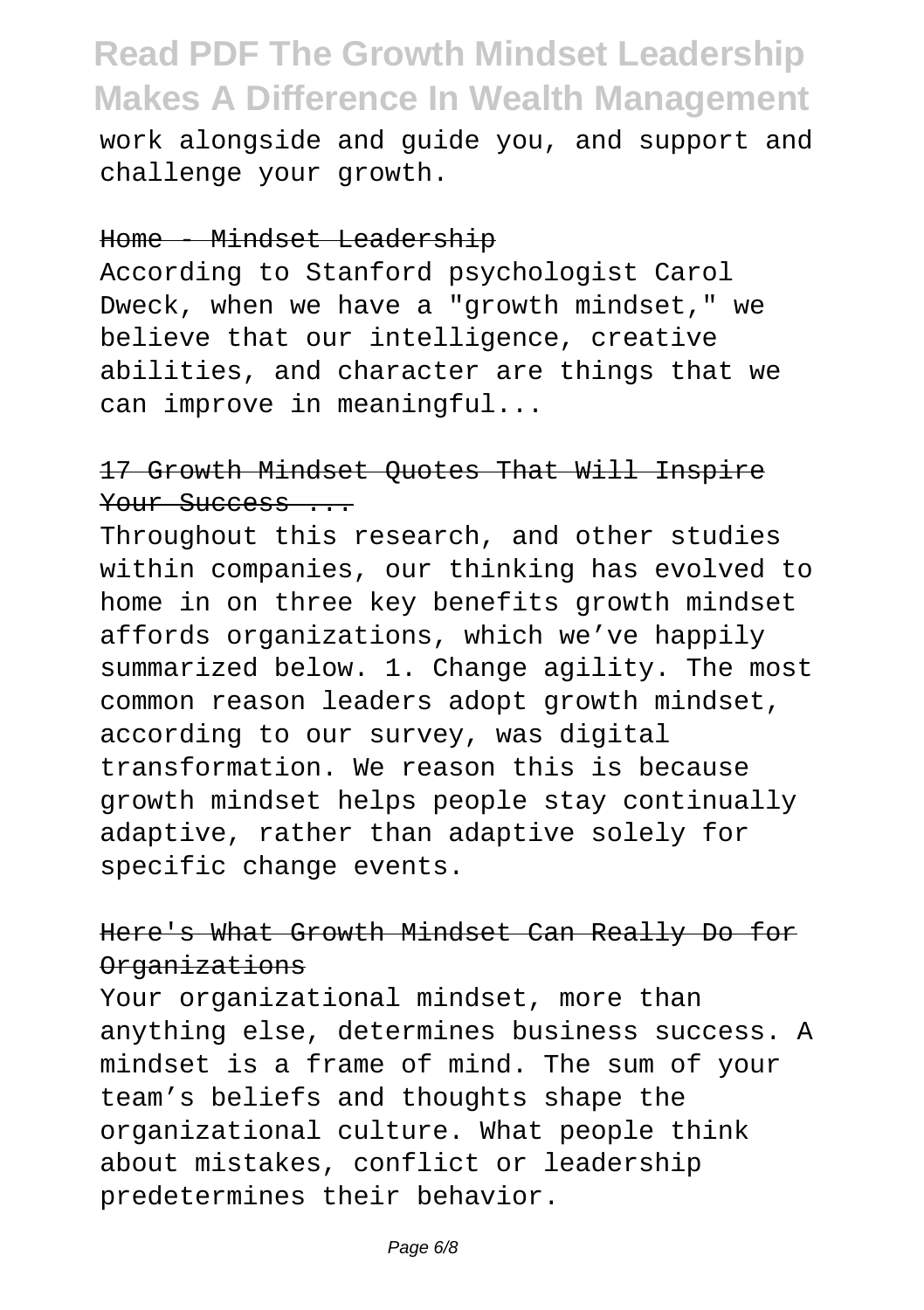#### 5 Mindsets That Will Boost Your

#### Organizational Culture ...

Blog UK July 16, 2019. Following my previous two blog posts on Mindset, this week I'd like to share some tips about how leaders can create a growth mindset culture within their teams. There are a number of things a leader can do to encourage a Growth Mindset culture within the team: 1. Coaching. Coaching is my number one tip for a reason – it is the most effective tool any leader has for helping to bring about any type of behavioural or mindset change.

### How Leaders Can Create a Growth Mindset Culture | Salestrong

7 Additional Growth Mindset Questions for Leaders. While What Does This Make Possible is my go-to question, I've found the need to ask additional, more concrete questions as well, especially when leading a team. Here are seven more leadership questions you can ask yourself and your teams when facing tough circumstances.

### 7 Growth Mindset Questions - What Does This Make Possible?

A growth mindset is a causal factor in a successful life, because everything we do and say, is governed by the thoughts that dominate the mind. Most people do not think about their thinking. They take their thinking for granted, like a fish takes the water in which it swims for granted.<br>Page 7/8